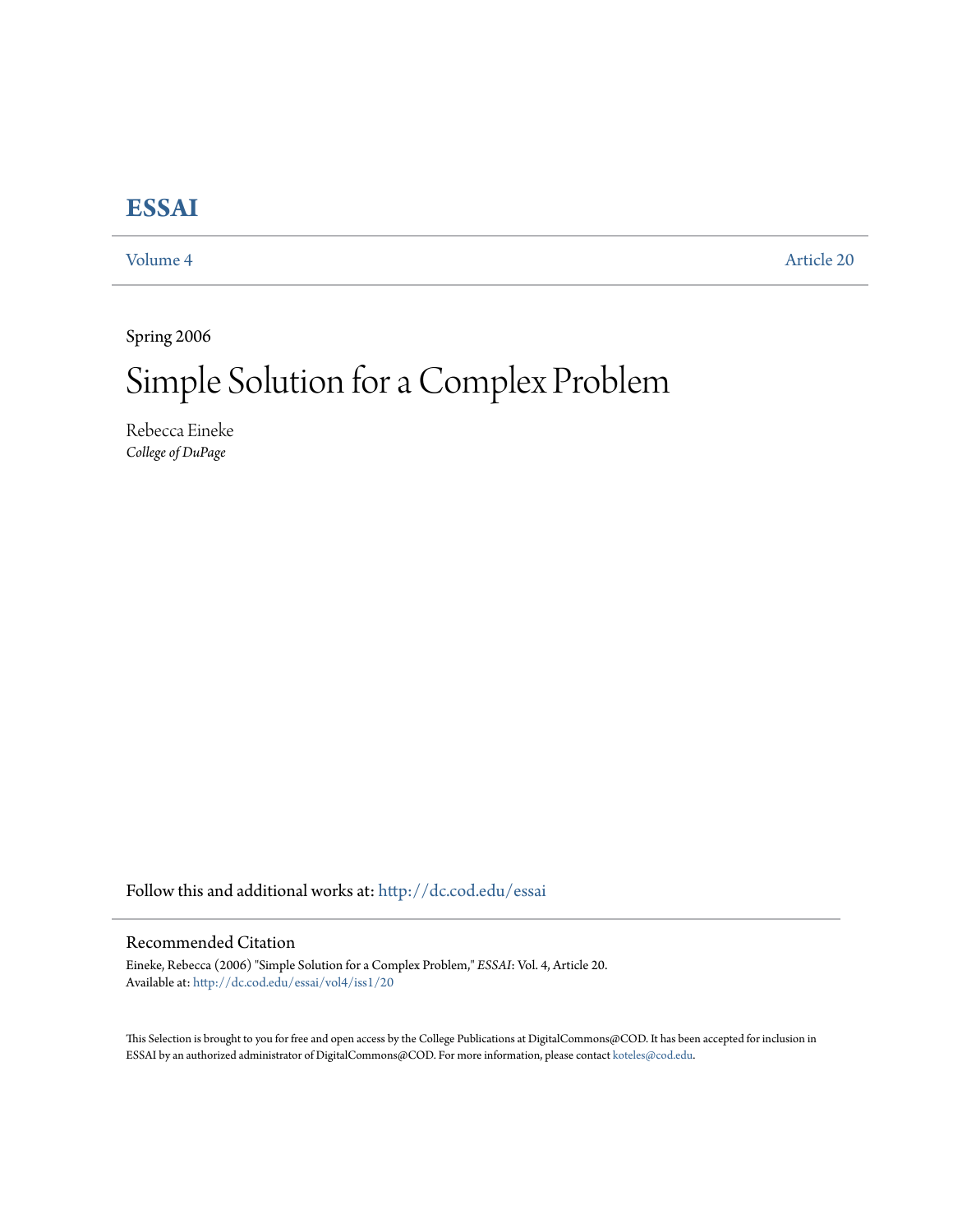#### Simple Solution for a Complex Problem

#### by Rebecca Eineke

(English 1102)

The Assignment: The students were asked to write a research and documented proposal for a solution to a problem.

 $\Gamma$ y Zippo lighter said "I smoke.  $F^*$ #\$ing deal with it". Flicking it open and shut became almost as addictive as lighting up, but nothing could compare to the dizzying puffs of my first few cigarettes. I was only sixteen, but certain negative, life changing events had occurred, leaving me thirsty for the chaos that led me to desire rebellion. Infused with the excitement of first time rebellious acts, I ignored my best friend's plea against my first cigarette. She ended up following suit after I bombarded her with a gleeful description of a light headed light up and the possibility of a new, sophisticated smoker persona. Sitting on the concrete steps outside with her while smoking our first packs of Marlboro Lights felt like a carefree reward from our late night summer rebellion. We were hooked. M<sub>ocured</sub>

Smoking, however, lost its excitement as the rebellious act of a tough girl, and it became an addiction that I, sometimes barely but always desperately, managed to support. I became a chainsmoker, which is a person who smokes a cigarette right after putting one out or sometimes even lights the next one with the butt of the one he or she just finished. During rough times, I could get up to smoking three packs of Marlboro Reds, which is Marlboro's strongest cigarette, a day. Sometimes, if I forgot I already had a cigarette going in the ashtray, I'd light another one. I loved smoking, and I felt it loved me back. Completely immersed in my smoking identity, my laughs soon turned to coughs as my dependence on nicotine became more evident. At one point or another, every smoker says to themselves that they need to quit. A smoker can only ignore the risks until they can actually feel the effects; however, by that time most are so addicted to nicotine that the daunting task of quitting can drive a person further into addiction. Still, I tried to quit. I tried the gum, the patch, a spray, hypnosis, pills, and cold turkey, but even with the full support of my boyfriend, who had managed to quit cold turkey, all my attempts failed miserably. Only now, after three years of heavy smoking, countless failed attempts to quit, and with the support of my fathers promise for tuition money as a bribe, have I been able to reach my fifty-first day as a non-smoker. This was my personal experience with tobacco and the addictive nature of nicotine in a nutshell. It is this experience that has led me to the following opinions.

Tobacco's legality and presence in American society today poses several problems. Efforts by anti-smoking advocates to chip away at these problems have been valiant, but they have still left tobacco legal in our nation, causing harm to all citizens. A bold and permanent solution needs to be implemented through the proposal of my solution to the problems arising from the tobacco industry. Tobacco needs to be completely eradicated from our society. Most certainly there are complications, obstacles of sort, standing in the way of such drastic actions, but it will soon be apparent that they are necessary to overcome for the good of everyone in the United States of America.

There is no doubt that conflicts and controversies have risen surrounding the tobacco industry in America. This debated topic, however, hasn't been heatedly present forever. It wasn't until fifty years or so ago that questions about the tobacco industry uncovered the truth and launched a war. Still, fifty years is too long a time for the allowance of such a poison to be sold to Americans. Tobacco poses several problems to our society, such as teenage addiction and damaging second hand smoke, but the bottom line of every debatable aspect of tobacco is that it is killing people. The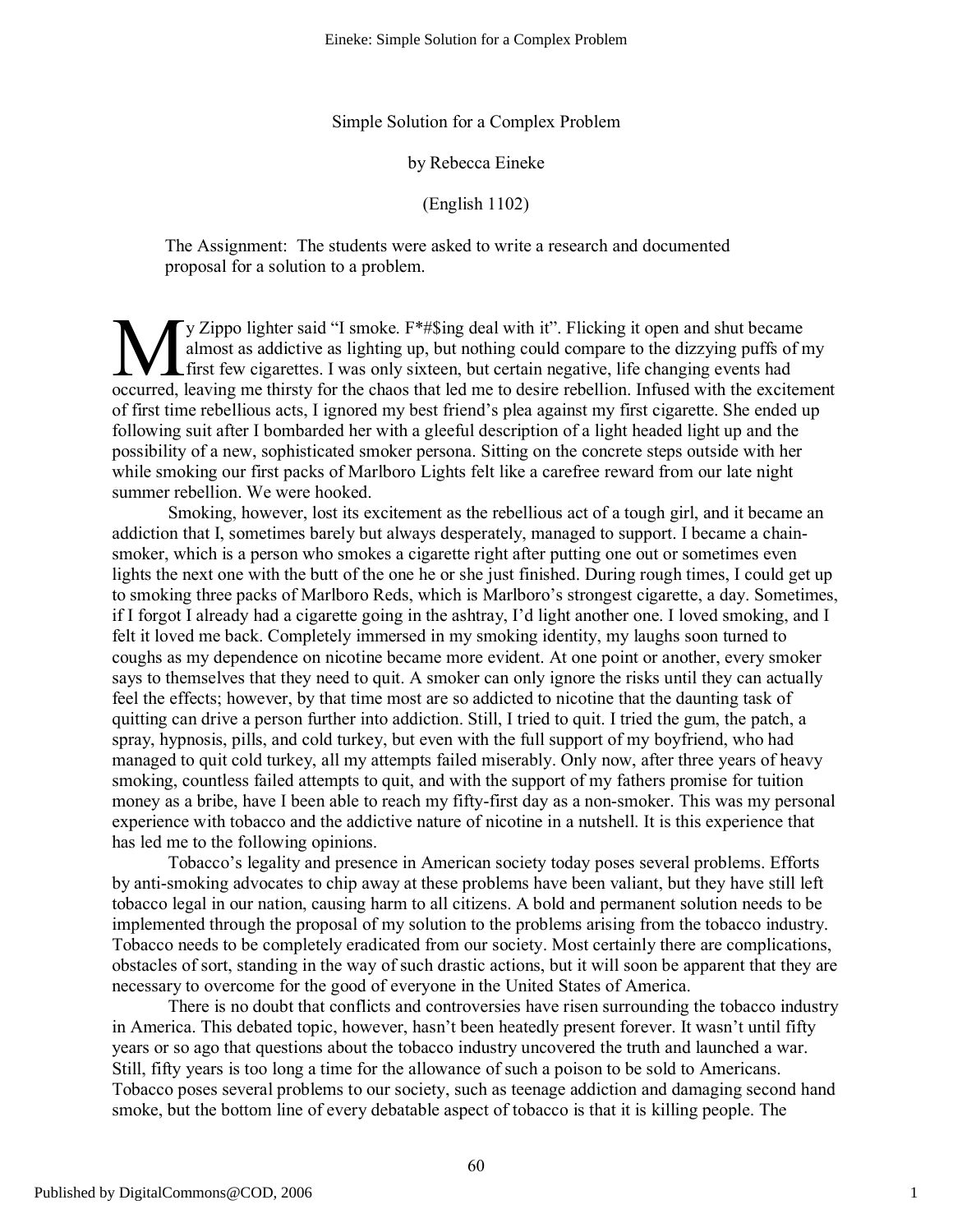Centers for Disease Control and Prevention said in 2004 that "[t]obacco is the nation's largest killer, causing nearly 20 percent of all deaths in the United States each year-nearly 20 times the deaths caused by motor vehicles" (Cooper, "Tobacco Industry"). The statistical data can be staggering, but the range of this problem is perhaps bigger than one might think. According to Steven F. Goldstone, chairman and chief executive officer of R.J. Reynolds Nabisco, Inc., fifty million people in America use tobacco products. Even though smokers may be in a minority in our society, their sheer size and effect on others creates undeniably serious issues. The already long list of diseases killing both smokers and non-smokers is continually growing. The Surgeon General, Richard H. Carmona, said at a news conference in May of 2004 that "[t]he toxins from cigarette smoke go everywhere the blood flows" ("Surgeon General on the Dangers of Smoking"). Needless to say, the list of diseases caused by smoking is now much more than a few pages long. Ongoing research is leading to more and more proof of its harmful nature and diseases that are killing us.

If people could simply quit smoking any time, perhaps tobacco wouldn't be such a serious problem in America, but the nicotine in tobacco is addictive, trapping people fated for death. Former Surgeon General David A. Kessler noted to the House Subcommittee on Health and the Environment in March of 1994 that "[t]wo-thirds of adults who smoke say they wish they could quit"; therefore, "seventeen million try to quit each year, but fewer than one out of ten succeed. For every smoker who quits, nine try and fail" ("Testimony on the Addictive Nature of Tobacco"). Plain and simple, nicotine is and addictive drug that is killing people. Certainly the problems posed by tobacco are very serious, and action needs to be taken to get rid of these problems.

Actions have been pursued by anti-smoking activists, but they have not fought the war against tobacco on the right battlefield. Truth ads on television aim to attack the tobacco industry and discourage smokers by simply informing the public of the often startling facts. While I was still smoking, however, the ads left me rather unaffected. By the time I was addicted to cigarettes, no amount of information discouraged my habit. I mockingly chuckled at the commercials and wondered what they hoped to accomplish by airing them. Truth ads cost millions of dollars just as the tobacco industries ads do. They are campaigning for your vote, but the tobacco industry is an unfit candidate. A drug that is killing its own party members should not be in the running to begin with! Campaigning against an illegitimate party is a gross waste of money. Each side will advertise and sway people's opinions, but the polls need to be closed.

Chicago's ban on smoking in public areas took the right step against the tobacco industry; however, such a ban is not a comprehensive enough solution and only inconveniences smokers. Opened shortly after the ban passed was the Marshall McGearty Tobacco Lounge which is intended to be an "upscale" smoking lounge that is exempt from the ban because its revenues come mainly from tobacco sales as a tobacco vendor (Davey). This type of lounge only exemplifies the loose grip of the ban's constraint. I was still smoking when the ban first took effect. I felt it might become an intrusion on my rights, but when they took the ashtrays away from the outside of the building where I work, which is not located in Chicago, my co-workers and I only laughed at it. We flicked our butts into the dirt and rhetorically inquired if they liked that better. Chicago made a bold move by ostracizing smokers in the city. In doing so, a lot of feathers have been ruffled, but the bird needs to be plucked.

A current effort to push for Food and Drug Administration (FDA) regulation over tobacco is only an extra, unnecessary step towards eradicating tobacco from our country. Many people fear that allowing the FDA to have regulatory power over tobacco will lead to prohibition. I can only hope it would lead to that; however, this step is already proving to be needlessly time consuming. We need to skip it and go for the ultimate goal.

Measures are being taken, hurtful blows delivered, the research has been done, and books have been written, but now, serious action needs to be taken. We need to go for the jugular. I am proposing that tobacco be made illegal in the United States just as many other drugs have been. This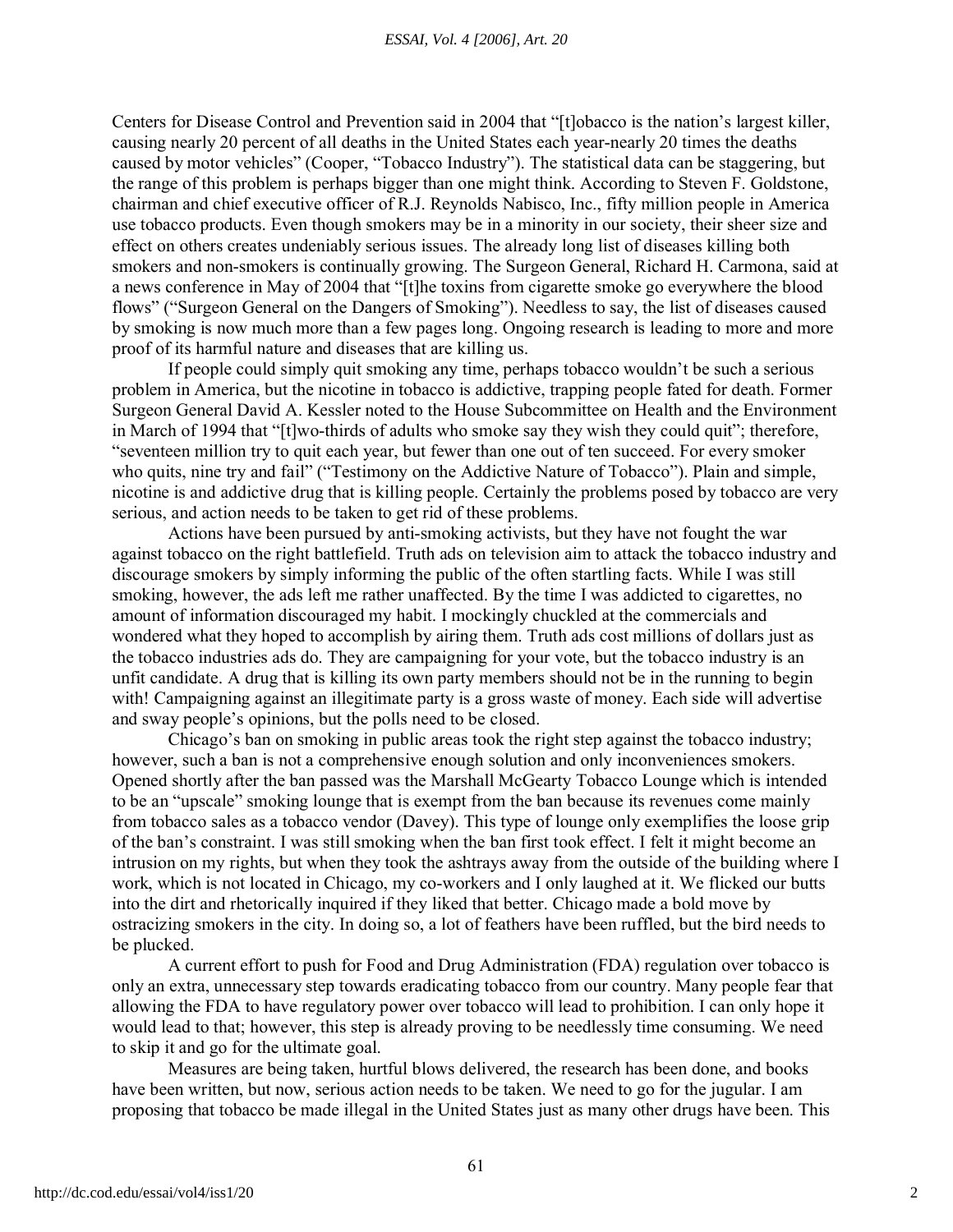would be the final blow; reducing smokers, who don't quit in pursuit of a healthier lifestyle for them and the people around them, to the level of criminals. This action is needed to reduce the presence of this drug in America to next to nothing. There are, however, numerous complications to this bold solution, and perhaps if there were not, this solution could have been implemented a long time ago.

As with any drastic proposal, there are bound to be complications that need to be considered, and certainly passing a law to make tobacco illegal to produce, sell, or possess in the United States poses multiple obstacles. One of those obstacles is that, as with any drug, people will be able to obtain tobacco illegally. This might create a new market for drug dealers to exploit, and at first, the demand in this market may be extremely high. Tobacco Industry Representatives have been noted saying that "…someone is going to rush to fill that vacuum with smuggled cigarettes" (Cooper, "Regulating Tobacco"). The possibility, however, of such a demand, from rogue smokers who refuse to accept the law, only exemplifies the necessity of the law itself. Benowitz, who co-authored a proposal to reduce nicotine levels, supports this by saying that "[a] black market makes this product sound a lot like alcohol or heroine" ("Cooper, Regulating Tobacco"). The fact that a black market demand would be created from making tobacco illegal signals brightly that nicotine is in fact a drug that needs to be removed from our society. Certainly, though, this complication needs to be taken into account, but if tobacco were to be treated as any other illegal substance, eventually this problem would diminish as the availability of tobacco dwindles and the hassle of obtaining it becomes too difficult. This complication is potentially very serious, but would ultimately be adequately handled by the experienced police force.

A much more serious consequence of making tobacco illegal in the United States comes from the shutting down of tobacco producers and sellers. Major tobacco companies and even small cigar stores would be shut down and cost countless jobs. Also for gas stations and convenience stores it would cost them a chunk of their business, possibly putting struggling small businesses out of business. This complication has the potential of becoming very serious, and I believe has been, along with the power of cigarette companies to influence America politically, one of the reasons that my proposal has not already been carried out. As for the major cigarette companies, I will only attempt to reconcile the situation by saying that part of our economy should never have been built upon a market of self-destructive habitual formation that is a disease to every other branch of our economy in both a literal and non-literal sense. The misdeeds and immoral actions of cigarette companies have recently been brought to light. Former Surgeon General David A. "Kessler presented lawmakers with documents that he says prove that cigarette manufacturers have long known of tobacco's addictive qualities and manipulated nicotine levels to keep smokers hooked" (Cooper, "Regulating Tobacco"). Thus, I feel no pity for these companies.

Tobacco doesn't only affect the major manufacturing companies. It affects every other business in America from small business owners to corporate employers of smokers. Surgeon General Richard H. Carmona states that tobacco use is "…costing the country \$157 billion annually in direct medical care and lost productivity" ("Surgeon General on the Dangers of Smoking"). This is a massive amount of money being drained from our economy. To give you some perspective, it's estimated that each pack of cigarettes causes more than \$3.90 in lost productivity and medical costs ("Surgeon General on the Dangers of Smoking). This is nearly the entire price of the pack! After my solution is carried out, however, American businesses will have less medical bills to pay for on behalf of their employees. My proposed solution will immediately hurt but ultimately help the American economy.

The last major conflict that I will address with putting my proposed solution into action has to do with individual choice and constitutional rights. This is, perhaps, the biggest obstacle in the way of making a law to make tobacco illegal. Why, one might ask, shouldn't an adult be able to make the decision for him or herself whether or not to smoke? The age one is legally permitted to purchase tobacco and the idea that it is a personal choice when it does effect others are issues I can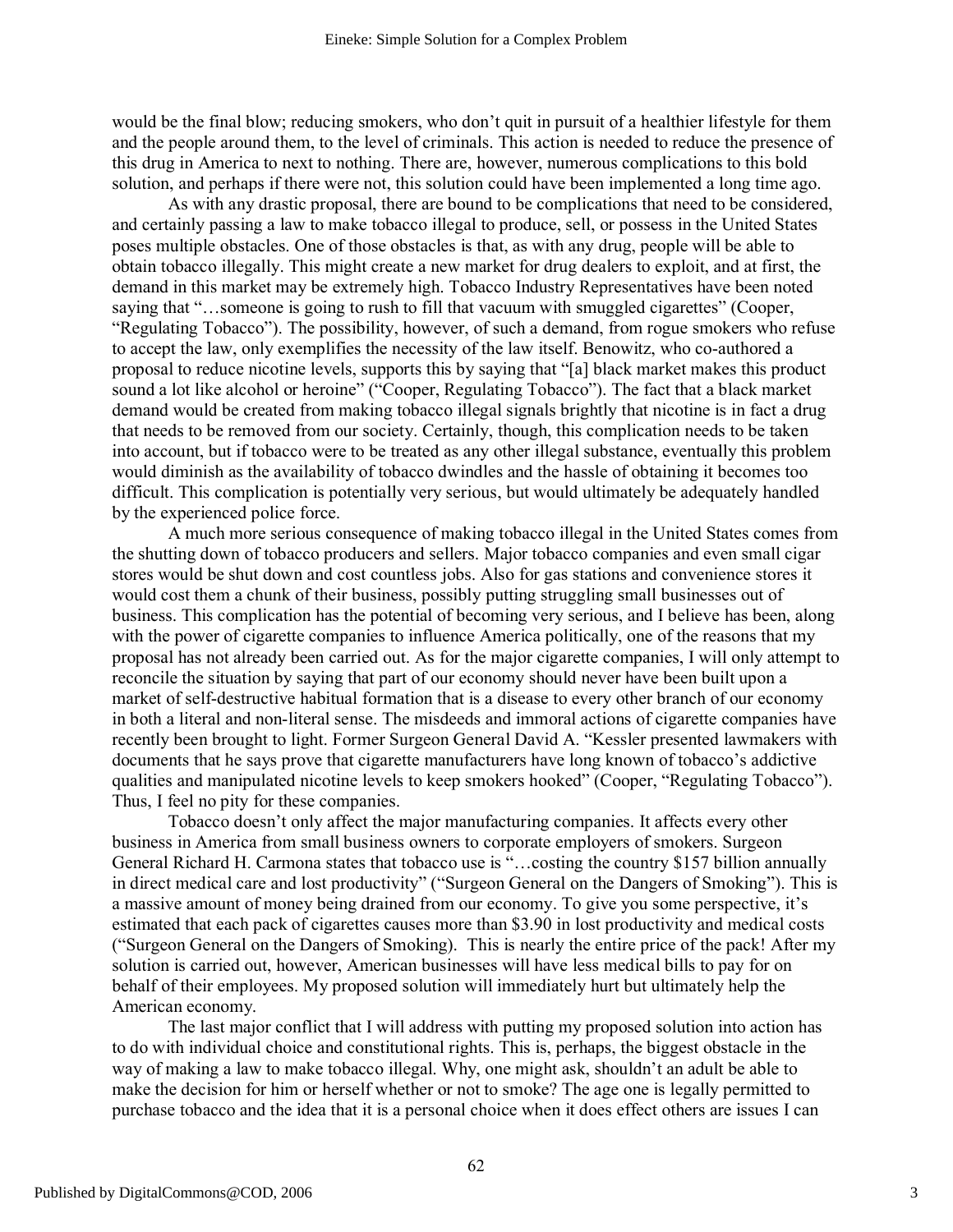hotly debate, but in sticking with my ultimate proposal and solution, I believe that Americans do not have the power of choice that they claim in this situation. Once an initial decision has been made, ones ability to choose to quit is all but lost. Nicotine, the addictive drug in tobacco products, has been proven to be at least as addictive to humans as cocaine and heroine (Fisher 13). Cocaine and heroine are drugs that aren't fooled around with in America, but nicotine, a drug that is at least equivalent in addictive power, is sold to millions of people every day. I came across a quote from a book I am reading called *Learning to Smoke*. This quote echoes my opinion with shocking similarity. Jordan Goodman, author of *Tobacco History: The Cultures of Dependence* states that "…once you have become addicted to nicotine, your subsequent smoking cannot be taken as your consent to the risks" (qtd. in Hughes 4). Furthermore, imagine my surprise upon discovering that Kessler also said that "[i]t is fair to argue that the decision to start smoking may be a matter of choice. But once they have started smoking regularly, most smokers are in effect deprived of the choice to stop smoking" ("Testimony on the Addictive Nature of Tobacco"). It is clear to me that freedom of choice is already out of the question for tobacco users.

Fueling concerns of prohibition, tobacco manufacturing companies have argued that such things as fatty foods or alcohol risk being controlled by the government if tobacco can be regulated ("The Government Should Increase Efforts to Reduce Smoking"). This is only a tool to instigate fear of government control. These fears are completely inaccurate and induce ignorant accusations at that. These fears seem to bring about legitimate concerns, but clarification on this issue comes from knowing that "[t]he fact is that fat, and other potentially harmful substances such as alcohol, are only dangerous when taken in excess. Tobacco is the only product that is harmful when used as intended" ("The Government Should Increase Efforts to Reduce Smoking"). This is a matter of eradicating a dangerous drug, not the regulation of junk food. The complication of personal rights to be able to decide for one's self about the use of tobacco and protests of prohibition are invalid in the case of tobacco because it is a drug. Free will is stripped of tobacco users due to the addictive nature of tobacco. I was appalled to learn that "[a]fter surgery for lung cancer, almost half of smokers resume smoking", and that "[a]mong smokers who suffer a heart attack, 38 percent resume smoking while they are still in the hospital" ("Testimony on the Addictive Nature of Tobacco"). These actions are not made by people exercising their rights. They are prisoners, and my solution is the key that will open their jail cells.

So what, you may ask, is my solution? On the most basic and important level, a law needs to be passed to outlaw tobacco in any form. It needs to be made illegal to produce, sell, or possess. This law needs to be announced to the public followed by an explanation of the grace period, which would allow tobacco users time to quit and business owners time to find an alternative market. Also, the creation of more readily available support programs to help tobacco users quit will need to be implemented. The source of funding for these support groups will come from the immense amounts of money, hundreds of millions of dollars annually, wasted on anti-smoking campaigns and marketing (Neff). This solution is a necessity. "Tobacco use, particularly smoking, remains the numbers one cause of preventable disease and death in the United States" ("The Government Should Increase Efforts to Reduce Smoking"). This solution will drastically aid the prevention of many diseases caused by tobacco. There are many extravagant excuses and seemingly daunting complications that allow this drug to be legal and free to kill U.S. citizens, but the solution itself is really very simple. This is a necessary step for America to take. It is a major leap that will lead to a plethora of beneficial outcomes.

America will have a bright future after this solution to the major problems caused by tobacco is implemented. Carmona encourages that "[b]y quitting today a smoker can assure a healthier tomorrow" ("Surgeon General on the Dangers of Smoking"). People in America don't have to keep dying. As a result of this solution, everyone in our society will live happier, longer lives. We can be a light to the rest of the world by leading as an example. It only takes some logic, courage, and

4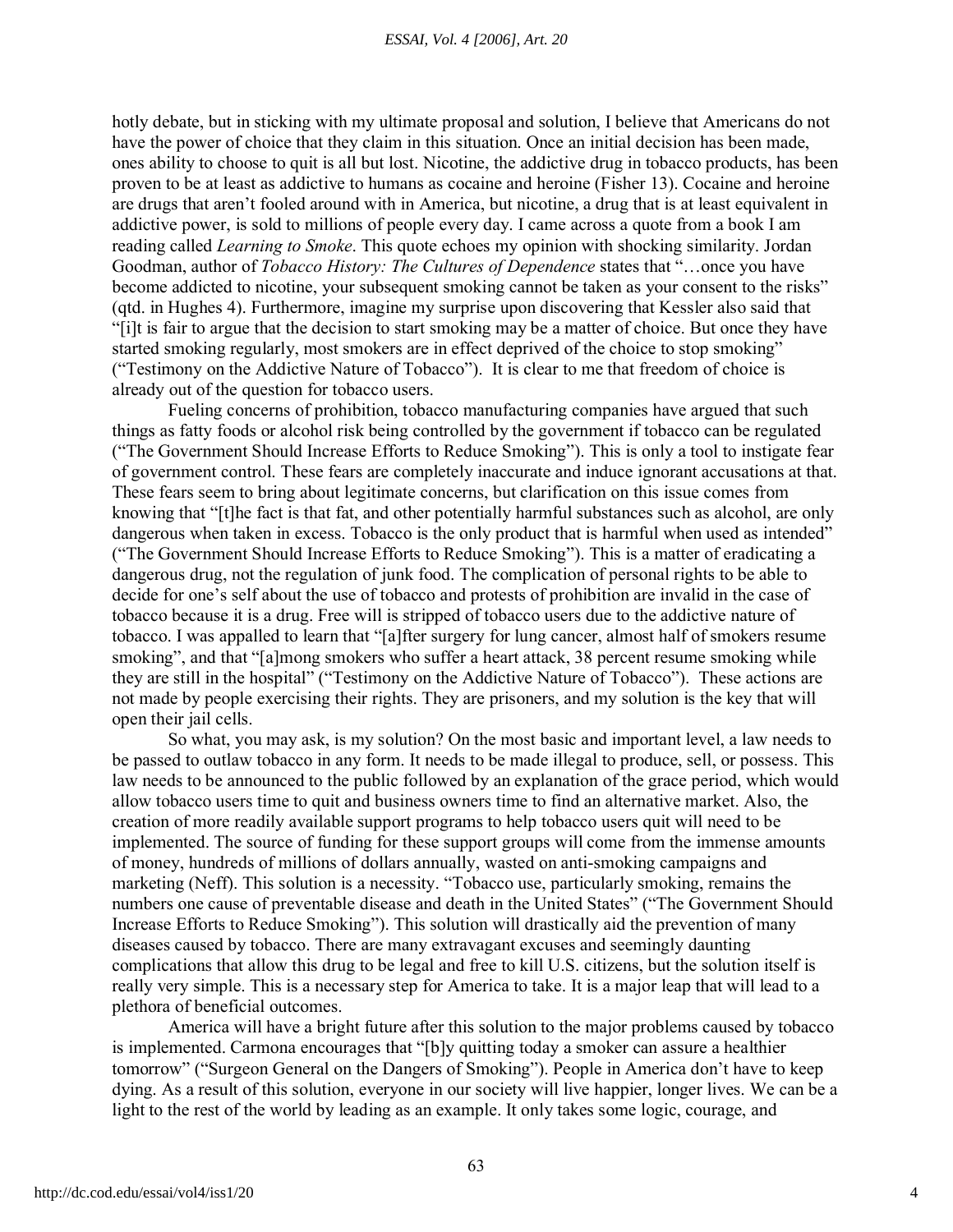conviction to make this solution a reality. A healthier America is possible in the near future, and I am willing to fight for it! Are you?

### Works Cited

- Cooper, Mary. "Regulating Tobacco." *The CQ Researcher* 4.36 (1994) *CQ Researcher.* COD Lib., Glen Ellyn, IL. 3 Mar. 2006 <http://o-library.cqpress.com.lrc.cod.edu/cqresearcher>.
- ... "Tobacco Industry." *The CQ Researcher* 14.43 (2004). *CQ Researcher*. COD Lib., Glen Ellyn, IL. 3 Mar. 2006 <http://0-cqpress.com.lrc.cod.edu/cqresearcher>.
- Davey, Monica. "As Smoke Clears, Tobacco Maker Opens Lounge." *The New York Times* 9 Jan. 2006, A:1:L. *Opposing Viewpoints Resource Center*. Thomson Gale. COD Lib., Glen Ellyn, IL. 15 Feb. 2006 <http://0-galenet.galegroup.com.lrc.cod.edu/servlet>.
- Fisher, Edwin. *7 Steps to a Smoke-Free Life.* New York: John Wiley & Sons, Inc., 1998.
- Goldstone, Steven. "Compromise Between the Government and the Tobacco Industry Would Benefit Public Health." *Opposing Viewpoints Resource Center.* Thomson Gale. 15 Feb. 2006. <http://0-galenet.galegroup.com.lrc.cod.edu/servlet>.
- Neff, Jack. "Ohio anit-tobacco groups forges on; Sustains stop-smoking marketing efforts despite withering coffers." *Advertising Age* 1 Dec. 2003, 74:48:14. *Expanded Academic Asap.* Infotrac. COD Lib., Glen Ellyn, IL. 24 Feb. 2006 <http://0 web.infotrac.galegroup.com.lrc.edu/itw/infomark>.
- "Surgeon General on the Dangers of Smoking." *CQ Historic Documents Series Online Edition.* 27 May 2004. CQ Electronic Library. 3 Mar. 2006. <http://0 library.cqpress.com.lrc.cod.edu/historicdocuments>.
- "Testimony on the Addictive Nature of Tobacco." *CQ Historic Documents Online Edition.* 25 Mar. 1994. CQ Electronic Library. 3 Mar. 2006. <http://0 library.cqpress.com.lrc.cod.edu/historicdocuments>.
- "The Government Should Increase Efforts to Reduce Smoking." *Opposing Viewpoints Resource Center.* Thomson Gale. 15 Feb. 2006. <http://0-galegroup.com.lrc.cod.edu/servlet>.

## Bibliography

- Cooper, Mary. "Regulating Tobacco." *The CQ Researcher* 4.36 (1994) *CQ Researcher.* COD Lib., Glen Ellyn, IL. 3 Mar. 2006 <http://o-library.cqpress.com.lrc.cod.edu/cqresearcher>.
- ... "Tobacco Industry." *The CQ Researcher* 14.43 (2004). *CQ Researcher*. COD Lib., Glen Ellyn, IL. 3 Mar. 2006 <http://0-cqpress.com.lrc.cod.edu/cqresearcher>.
- Davey, Monica. "As Smoke Clears, Tobacco Maker Opens Lounge." *The New York Times* 9 Jan. 2006, A:1:L. *Opposing Viewpoints Resource Center.* Thomson Gale. COD Lib., Glen Ellyn, IL. 15 Feb. 2006 <http://0-galenet.galegroup.com.lrc.cod.edu/servlet>.
- Fisher, Edwin. *7 Steps to a Smoke-Free Life.* New York: John Wiley & Sons, Inc., 1998.
- Goldstone, Steven. "Compromise Between the Government and the Tobacco Industry Would Benefit Public Health." *Opposing Viewpoints Resource Center.* Thomson Gale. 15 Feb. 2006. <http://0-galenet.galegroup.com.lrc.cod.edu/servlet>.
- Kirshenbaum, L.D. "National Briefing Northwest: Oregon: Award To Smoker's Family Standards." *The New York Times* 3 Feb. 2006, A:19:L. *Opposing Viewpoints Resource Center.* Thomson